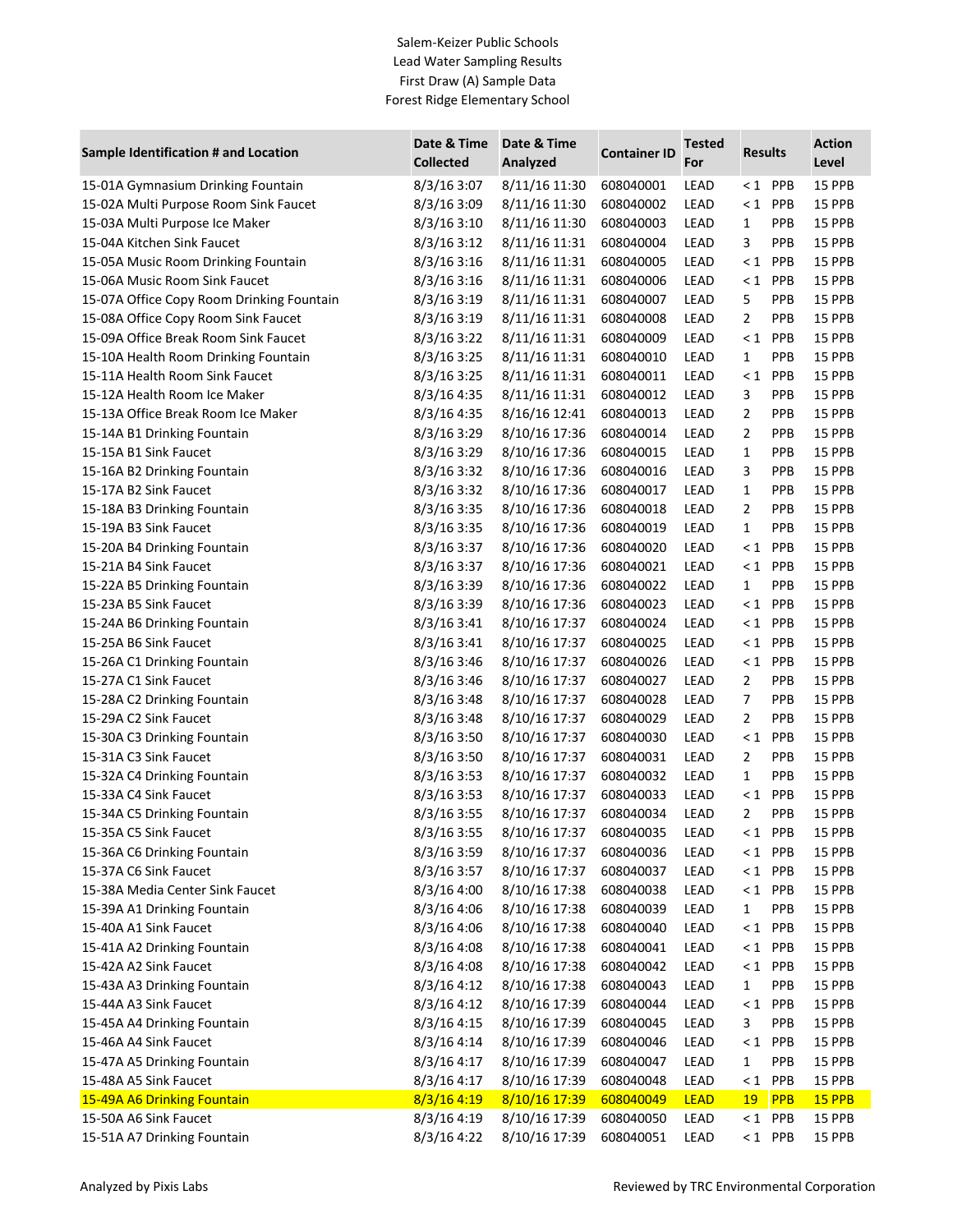## Salem-Keizer Public Schools Lead Water Sampling Results First Draw (A) Sample Data Forest Ridge Elementary School

| Sample Identification # and Location            | Date & Time<br><b>Collected</b> | Date & Time<br>Analyzed | Container ID Tested | For  | Results |            | <b>Action</b><br>Level |
|-------------------------------------------------|---------------------------------|-------------------------|---------------------|------|---------|------------|------------------------|
| 15-52A A7 Sink Faucet                           | 8/3/16 4:22                     | 8/10/16 17:39 608040052 |                     | LEAD |         | <b>PPR</b> | 15 PPB                 |
| 15-53A Drinking Fountain by Cafe Boys Restroom  | 8/3/16 4:27                     | 8/10/16 17:39 608040053 |                     | LEAD | <1 PPB  |            | <b>15 PPB</b>          |
| 15-54A Drinking Fountain by Cafe Girls Restroom | 8/3/16 4:27                     | 8/10/16 16:49 608040054 |                     | LEAD | <1 PPB  |            | <b>15 PPR</b>          |

EPA Action Level for Lead in Schools is 20 PPB

**SKPS Action Level for Lead is 15 PPB** 

**Highlighted samples are at or exceed the Salem-Keizer Public Schools (SKPS) Action Level**